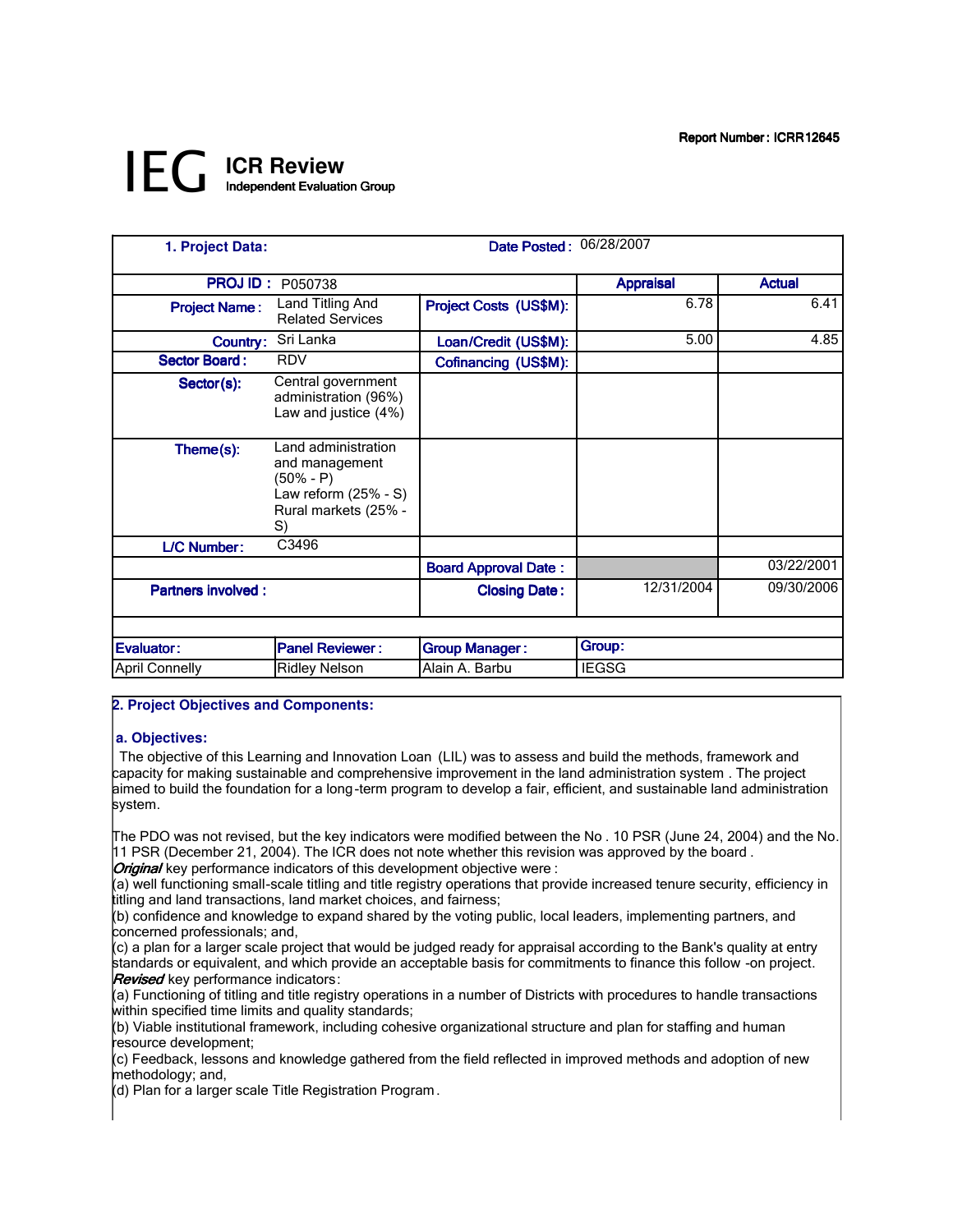## **b.Were the project objectives/key associated outcome targets revised during implementation?**

# Yes

If yes, did the Board approve the revised objectives /key associated outcome targets? No

# **c. Components (or Key Conditions in the case of DPLs, as appropriate):**

There were two components. The project components were not revised .

#### Component 1 - (appraisal cost US\$ 4.09m, actual \$ 4.00m)

#### Subcomponent la a : The Titling Methods (\$3.78 appraisal; \$ 3.78 actual)

Carrying out activities to test and develop improved titling methods and develop operational capacity in respect of about 22,000 land parcels in various systematic titling technologies, procedures, and implementation arrangements . The methods will include: (a) stakeholder communications; (b) search and compilation of records; (c) cadastral surveying and mapping; (d) adjudication and dispute resolution; and (e) title registration and issuance.

## Subcomponent lb : Title registry (\$0.12 appraisal; \$ 0.09 actual)

Establishing title registry offices and capacity in titling registry methods, procedures and operation; and undertaking of analysis, satisfactory to the Association in its scope and quality, of arrangements for title registries with recommendations for a future institutional framework .

## Subcomponent lc : Land records maintenance (\$0.19 appraisal; \$ 0.13 actual)

Developing support facilities for land record maintenance, and development of a plan for records preservation in a long-term program. As part of this effort, the Registrar General's Department would undertake a survey of the usage of its deeds archives. The objective would be to aim under the long -term program at prioritizing deeds according to usage, and to applying the rules given in appropriate laws .

## Component 2- (appraisal cost US\$ 2.69m, actual US\$ 2.41m)

#### Subcomponent 2a: Legal Framework (\$0.03 appraisal; \$ 0.01 actual)

Improving the legal and regulatory framework including : (a) amendments of title related laws, regulations and operational procedures; (b) legal measures to facilitate private sector involvement, policy reform and other project innovations; (c) designing dispute resolution alternatives to the use of courts; and (d) supporting training and learning in legal aspects of land titling.

## Subcomponent 2b: Policy formation and project -wide learning . (\$0.25 appraisal; \$ 0.01 actual)

Policy formulation, testing, and analysis including proposed policies to reduce restrictions on marketability of land; and Project-wide learning through national-level stakeholder communications, research studies, monitoring and evaluation, and development of a social assessment framework for a long -term program.

## Subcomponent 2c: Organizational development, project management, and program planning . (\$2.41 appraisal; \$2.39actual)

Undertaking: (a) organizational development including structural rationalization and staffing arrangements, human resource development, and development of an information management strategy; (b) project management and related capacity development; and (c) planning of long-term program.

## **d. Comments on Project Cost, Financing, Borrower Contribution, and Dates:**

Cost/Financing . Actual project costs were \$6.41m, slightly below estimate \$6.78m. Borrower contribution was \$2.0m, slightly above estimate \$1.78m.

Dates. The project closed 9/30/2006. Both the PAD and ICR list original closing date as 12/30/2004 but the loan agreement states project is expected to be completed 6/30/2004. This discrepancy is not explained. The closing date was extended twice due to accumulated implementation delays . According to the ICR (pg. 9) "(t)he project was affected by delays in implementation early on resulting from a change in the Minister of Agriculture and an erosion of political support for land titling. The Project Launch Workshop was held nearly one year after effectiveness, and was made possible following a change in Government and appointment of a new Minister with strong commitment to the Project."

## **3. Relevance of Objectives & Design:**

Project objectives were consistent with two objectives of the 1998 CAS (in place at appraisal) : (1) to promote sustainable private sector led growth; and (2) to improve fiscal discipline. The project objectives were also in line with the key outcome for growth in the 2003 CAS (current CAS): "legal frameworks established to increase flexibility in the labor and land markets". According to the PAD (pg. 3), as a result of the Bank's agriculture policy dialogue, the government took action to address the lack of functional land markets . This included implementation of a Government initiated land titling pilot project in 1996 and adoption of a Registration of Title Act (RTA) in 1998. The LIL was set up on the basis of the ongoing government program, and was to come up with a viable solution to the weaknesses that had emerged during implementation . According to the ICR, the PDO was a government priority on paper only. In practice government ownership was too weak to support achievement of the project development objectives.

Design. Project components were relevant to the objectives but the lending modality proved to be inappropriate . At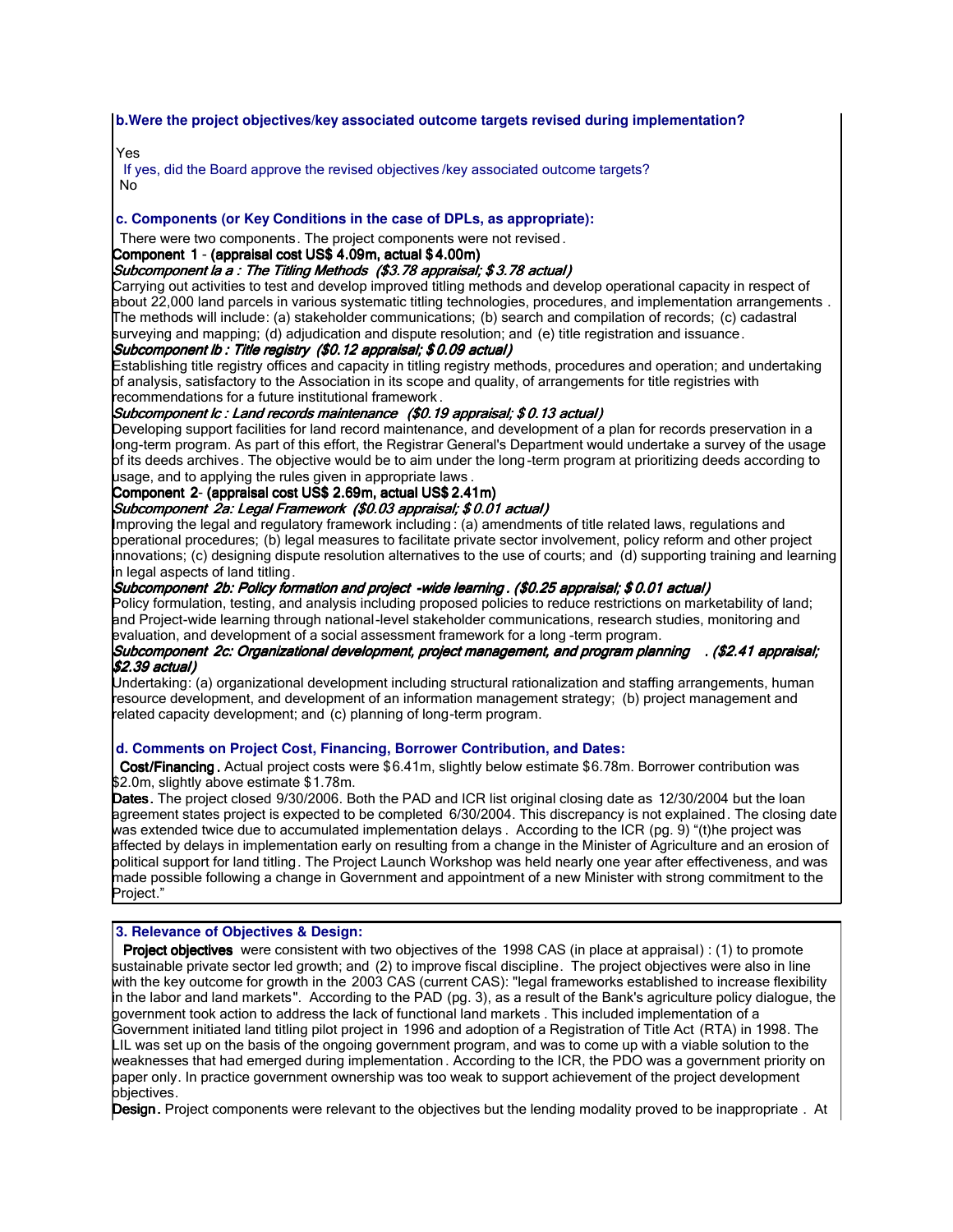design stage, the Bank believed that a LIL would "provide the best opportunity" to resolve outstanding issues in the existing land registration system but this assumption proved to be faulty . The ICR (pg. 20) acknowledges, "(t)he major lesson to be drawn from the Project is that in this case a LIL proved to be an inappropriate vehicle for taking on important and contested legal, policy, and institutional issues, particularly in light of project ownership at sufficiently high levels of Government". The ICR also points out that activities under component 2 "pushed the envelope quite hard in comparison with the demonstrated weaknesses of the existing titling program and operational concerns...(this) placed a great deal of weight on a relatively modest operational vehicle " (pg.8-9).

## **4. Achievement of Objectives (Efficacy):**

Achievement of project objectives was *negligible*. The ICR clearly states "the PDO has not been achieved. The project was unable to define and put in place the legal, regulatory, and institutional framework consistent with a large-scale land titling program and the efficient operation of a land administration system " (pg. 13). In addition, the project did not fully achieve any of the key project development indicators . The ICR only reports on the progress towards the revised project development indicators but it does not state that the revision was approved by the Board IEG assesses progress against the original indicators unless the revision has received Board approval . Progress to meeting original key objective indicators is presented here and is pulled from various parts of the ICR .

## (a) well functioning small -scale titling and title registry operations that provide increased tenure security, efficiency in titling and land transactions, land market choices, and fairness . Achievement : Negligible

6 districts have full procedures for titling and title registry but the quality of registration operation has not been verified. The project only issued titles for parcels with clear land rights and deliberately shied away from problem parcels and from helping people in the field work out their problems . As a result the project failed to improve the adjudication process. The ICR (pg. 14) comments "for a successful titling program, emphasis will need to be placed on full registration of parcels, including resolution of existing uncertainties in rights rather than merely on the number of parcels for which a boundary survey had been completed ". In addition, "only a small percentage of land parcels that were included in a systematic titling area were actually titled . This is inconsistent with good practice and points to failure if attempts were made to roll this out on a broader scale " (ICR, pg. 14).

#### (b) Confidence and knowledge to expand shared by the voting public, local leaders, implementing partners, and concerned professionals . Achievement : Negligible

There is no evidence to indicate that any of these actors are on board with expanding the land titling program . According to the ICR, there was insufficient commitment to changing the critical institutional framework for land titling on the part of the government and counterpart agencies . The ICR reports that there was improved communication with some stakeholder groups (lawyers and the Bar Association) at the local level but communication with national level stakeholders was weak. According to the PAD (pg. 7), various stakeholders were skeptical of the land titling program; in particular: (1) the Sri Lanka Bar association was suspicious of the RTA; and (2) some NGO's, academics and government officials expressed mistrust of market -oriented policy reform (especially that supported by the World Bank) and its potential impact on the poorest. The ICR does not report on the perception of either of these stakeholders.

#### (c) A plan for a larger scale project that would be judged ready for appraisal according to the Bank's quality at entry standards or equivalent, and which provide an acceptable basis for commitments to finance this follow -on project. Achievement : *Negligible*

The ICR (pg. iv) notes that a basic plan for a national program was prepared but it focuses primarily on field survey work and does not address the key bottlenecks identified during the LIL .

# **5. Efficiency (not applicable to DPLs):**

 There is insufficient information to assess overall project efficiency . Actual project costs (\$6.41m) were slightly less than anticipated (\$6.78m) but the ICR does not explain why this is so . An economic rate of return was not calculated in the PAD or ICR and the ICR does not provide any other measure of economic returns . According to the PAD (pg. 13) though there would not be a cost/benefit analysis of the initial project, the project itself was to include analyses that will provide the basis for cost benefit analysis for the next phase and for the long -term investment program. The ICR, however, implies that this analysis was not done, " (t)he M&E program was not able to provide what was needed for designing a national roll-out program (cost-benefit analysis, establishment of baselines, etc .)" (pg. 24). The PAD (pg. 8) also states that the project would " cover the impact monitoring and evaluation of its own expected achievements" and would include indicators of cost-effectiveness, efficiency, allocation of public and private sector roles and sustainability but there is no mention of these indicators in the ICR . Efficiency of the project's survey activities is questionable as the project only issued titles for parcels that had clear land rights . According to the ICR "(t)he value added of titling these parcels is limited and does not support the investment expense required to undertake a program of systematic title registration " (pg. 14). In addition, "the objective expressed at appraisal of combining the survey and adjudication teams, which is a standard international good practice, was never attempted, which left possible efficiency gains in field work " (ICR, pg.14).

#### a. If available, enter the Economic Rate of Return (ERR)/Financial Rate of Return (FRR) at appraisal and the re-estimated value at evaluation :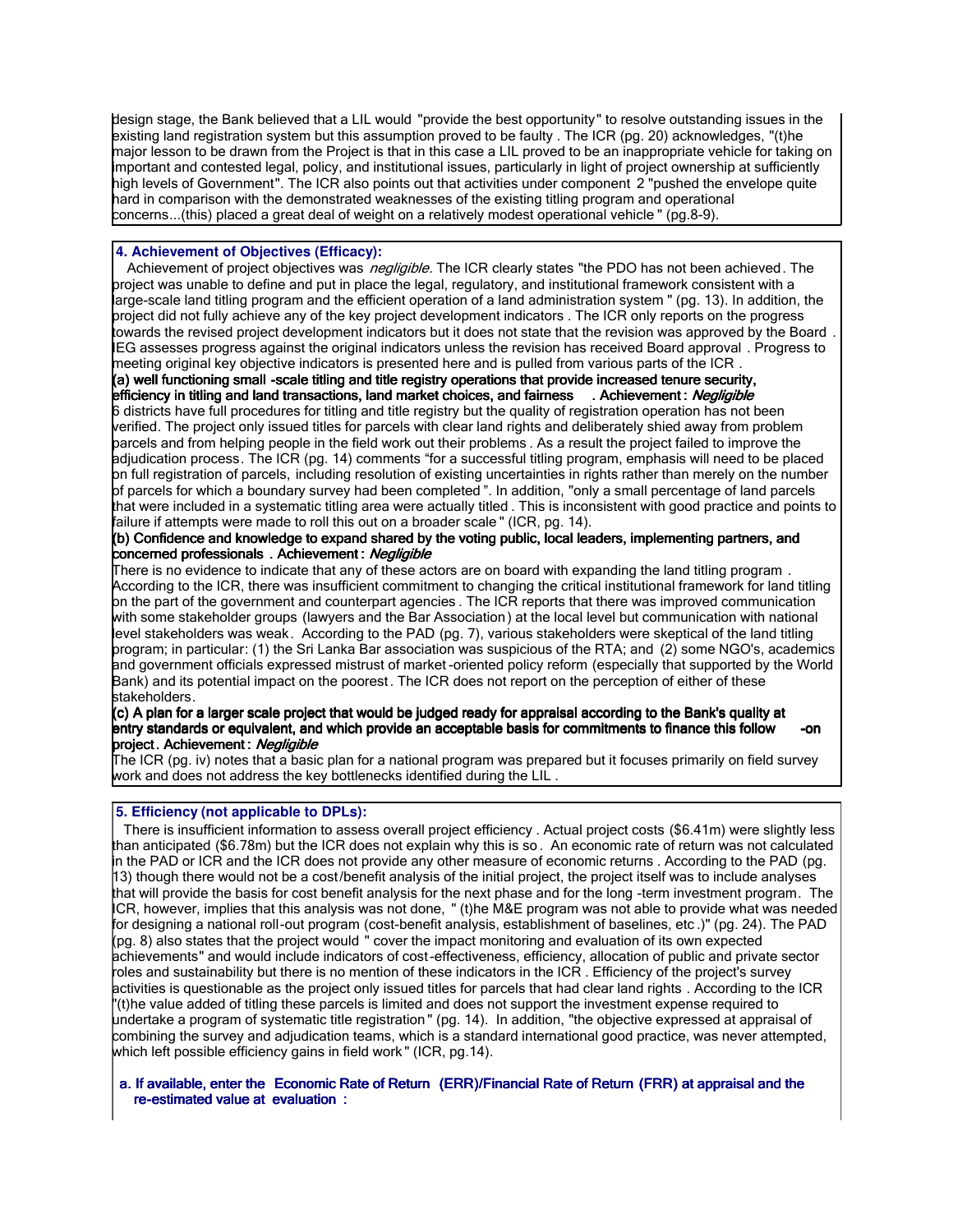|                     | Rate Available?                                                             | <b>Point Value</b> | Coverage/Scope* |
|---------------------|-----------------------------------------------------------------------------|--------------------|-----------------|
| Appraisal           |                                                                             | $\%$               | $\%$            |
| <b>ICR</b> estimate |                                                                             | $\%$               | %               |
|                     | * Refers to percent of total project cost for which ERR/FRR was calculated. |                    |                 |

#### **6. Outcome:**

Outcome is rated *unsatisfactory* based on the failure to achieve project objectives, the high risk to development outcome, efficiency concerns, and shortcomings in M&E, which carry a higher weight in learning operations such as LIL's. The ICR rates outcome *moderately unsatisfactory*, arguing that "the LIL resulted in some learning and innovation, though not enough to allow for successful scaling up of the titling program without further developments on both the legislative and institutional fronts "(ICR,pg. 14). However, information in other parts of the ICR indicates that the learning outcome of the project was less than anticipated . As noted in the M&E section (below), the impact and social assessments that were meant to contribute to learning from the project were scaled back during implementation. The survey activities implemented by the project focused on land parcels with clear title rights thus "critical testing of problematic cases never took place " (ICR, pg. 24) and the project "missed out on an opportunity to learn about solving problems" (ICR, pg. 18).

a. Outcome Rating : Unsatisfactory

# **7. Rationale for Risk to Development Outcome Rating:**

IEG concurs with the ICR rating of *high*. The legislative and institutional framework required for a functioning titling system was not in place by project close . There was some progress drafting amendments to the RTA, which was meant to improve the legislative framework, but the drafting process was not complete by project close and the ICR (pg. 24) notes "there is not telling if and when these amendments will be adopted, or what detrimental changes may be introduced." The existing "complicated and counterproductive" institutional arrangements for land titling were not revised by the project due to opposition from vested interests . High levels of government demonstrated little commitment to the project and, in particular, avoided addressing issues that involved making controversial decisions in opposition to vested interests. In addition, institutional capacity to move forward with project objectives is questionable as the training program that was meant to improve institutional capacity of relevant ministries was neglected during implementation. Moreover, the ICR acknowledges, "(t)he assumption at the time of appraisal was that a large scale land titling program could be designed, which would make economic sense for Sri Lanka in that the costs and necessary steps to implement and maintain such a system could be justified by the economic benefits accruing. What the Project has shown is that given the socio -cultural, policy and institutional framework, this assumption may not be justified. There is a risk that consideration of this question will be allowed to lapse ." (ICR, pg. 16).

#### a. Risk to Development Outcome Rating: High

#### **8. Assessment of Bank Performance:**

I

Quality at Entry is rated *moderately unsatisfactory*. The Bank was active in project preparation and carried out several assessments to inform project design (land markets study, analysis of the institutional framework and a review of the Registration of Title Act). The Bank team also collaborated with the heads of the five implementing agencies on project design but there was limited interaction between the Bank team and higher levels of Government. According to the ICR (pg. 9) "the inability to engage at high levels of Government, combined with the minimal up-front requirements to resolve the legal and institutional issues, meant that the Project went forward with little demonstrated commitment from the Government ". The ICR also acknowledges that in light of the difficulty engaging high levels of government, the task team could have improved quality at entry by engaging non government stakeholders on the controversial land reform measures included in the project package, or by scaling back the range of project activities but Bank management was in favor of moving forward with the full package. There were also shortcoming in the overall risk assessment . The ICR (pg. 17) notes that the Bank team identified key risks in the PAD but rated overall risk assessment moderate when, in fact, it was substantial to high. The PAD (pg. 6, 15) noted that collaboration between the various land related agencies was problematic and would require close attention during project implementation but the ICR (pg. 9) reported that the team failed to appreciate the importance of this risk to overall risk to the project .

Supervision is rated *moderately unsatisfactory*. The ICR states that Bank supervision teams assessed project issues well, provided detailed supervision reports and managed fiduciary aspects well . However, there were significant flaws in the candor and quality of performance ratings . For example, "the Bank should also have been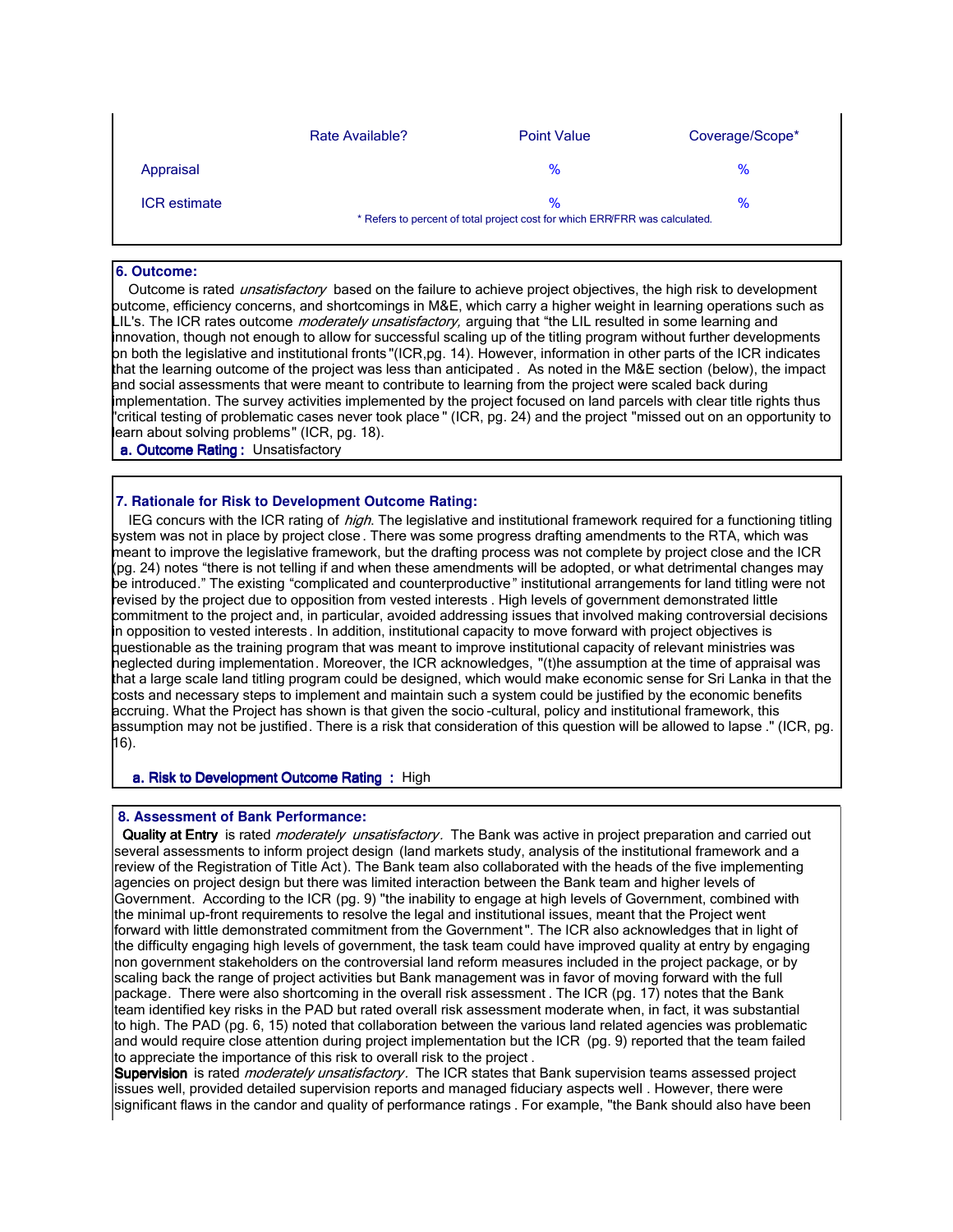more frank concerning the Project ratings, which were too often 'satisfactory', when in fact both the IP and DO were moderately or fully unsatisfactory" (ICR, pg. 19). In addition, "critical impediments to achievement of the development objectives were not faced directly enough in dialogue with the government " and"the Bank did not make full use of opportunities to provide honest criticism of the implementing agency in its dialogue with the government" (ICR, pg. 17).

Overall Bank Performance is rated *moderately unsatisfactory*. In additions to the issues noted above the ICR points out that the Bank pushed too hard on the social and policy reform elements, was unrealistic about the time required to draft and approve the amendments to the RTA and to reach an agreement with "the counterpart on following through that would then have been a key focal point for supervision " (ICR, pg. 18). Shortcoming in M&E also factor into Bank performance. In particular, "project indicators were vague and difficult to gauge until the end of the project", contributing to overoptimistic IP and DO ratings .

a. Ensuring Quality -at-Entry:Moderately Satisfactory

b. Quality of Supervision :Moderately Unsatisfactory

c. Overall Bank Performance :Moderately Unsatisfactory

 **9. Assessment of Borrower Performance:**

Government performance . IEG concurs with the ICR rating of *unsatisfactory*. Weak government ownership aversely affected implementation and played a large role in the failure to achieve project objectives . The project launch workshop was delayed until a year after effectiveness due to changes in the Ministry of Agriculture and eroded political support and "although the government agreed to go ahead with the project, it was not viewed as being sufficiently high priority to devote sufficient time or attention to resolve problems in performance " (ICR, pg. 19). Most matters of importance were left to the project steering committee to deal with alone and higher levels of government failed to step in as needed to deal with occasional voids in leadership that resulted from "constant ministerial shuffling". There were no champions in the high level political and policy making arenas to address critical policy issues. In addition, problems were not addressed when they required making controversial decisions or opposing vested interests .

Implementing Agency performance . IEG concurs with the ICR rating of moderately unsatisfactory. Sri Lanka has a complex organizational arrangement for land administration, which involves five agencies from three ministries . A project steering committee, comprising representatives form all five agencies, provided overall project guidance and a project coordination unit was established in the Ministry of Agriculture . This arrangement fostered a "lack of institutional accountability", which was cited as a central factor in the failure to achieve project objectives . Many problems did not get resolved because the large number of members on the project steering committee made it difficult to reach consensus. The project steering committee was ineffective in carrying out its responsibility for setting project priorities and responding to information identified by M&E . In contrast, the project coordination unit attempted to address some issues identified through M&E but had "limited authority to deal with these by itself" (ICR, pg12). In addition, the implementing agencies never worked as one team to achieve project implementation targets or to complete actions agreed on from supervision missions . According to the ICR (pg. 20) the implementing agencies' technical staff was responsible for the "only demonstration of project ownership" but this was limited to surveying activities while there was less appreciation for the need to generate economic returns from the survey work, the importance of resolving land ownership disputes, and the need for systematic feedback from project beneficiaries.

Overall government performance is rated *unsatisfactory*. Weak government commitment, frequent staff turnover and poor inter-agency collaboration contributed to the failure to meet project objectives .

a. Government Performance : Unsatisfactory

b. Implementing Agency Performance :Moderately Unsatisfactory

c. Overall Borrower Performance : Unsatisfactory

#### **10. M&E Design, Implementation, & Utilization:**

 A results framework was in place at the PAD stage and M&E activities were carried out during the project but there were shortcomings in the design, implementation and use of M&E that limited the learning aspect of the LIL the ability to track incremental progress of project activities .

**Design.** According to the ICR, M&E "was designed in a way that made it difficult to track incremental progress on achieving the PDO during project implementation" (ICR, pg. 11). The ICR (pg. 11) states that the project was designed with too many output indicators . During implementation these were reduced from 17 to 10 intermediate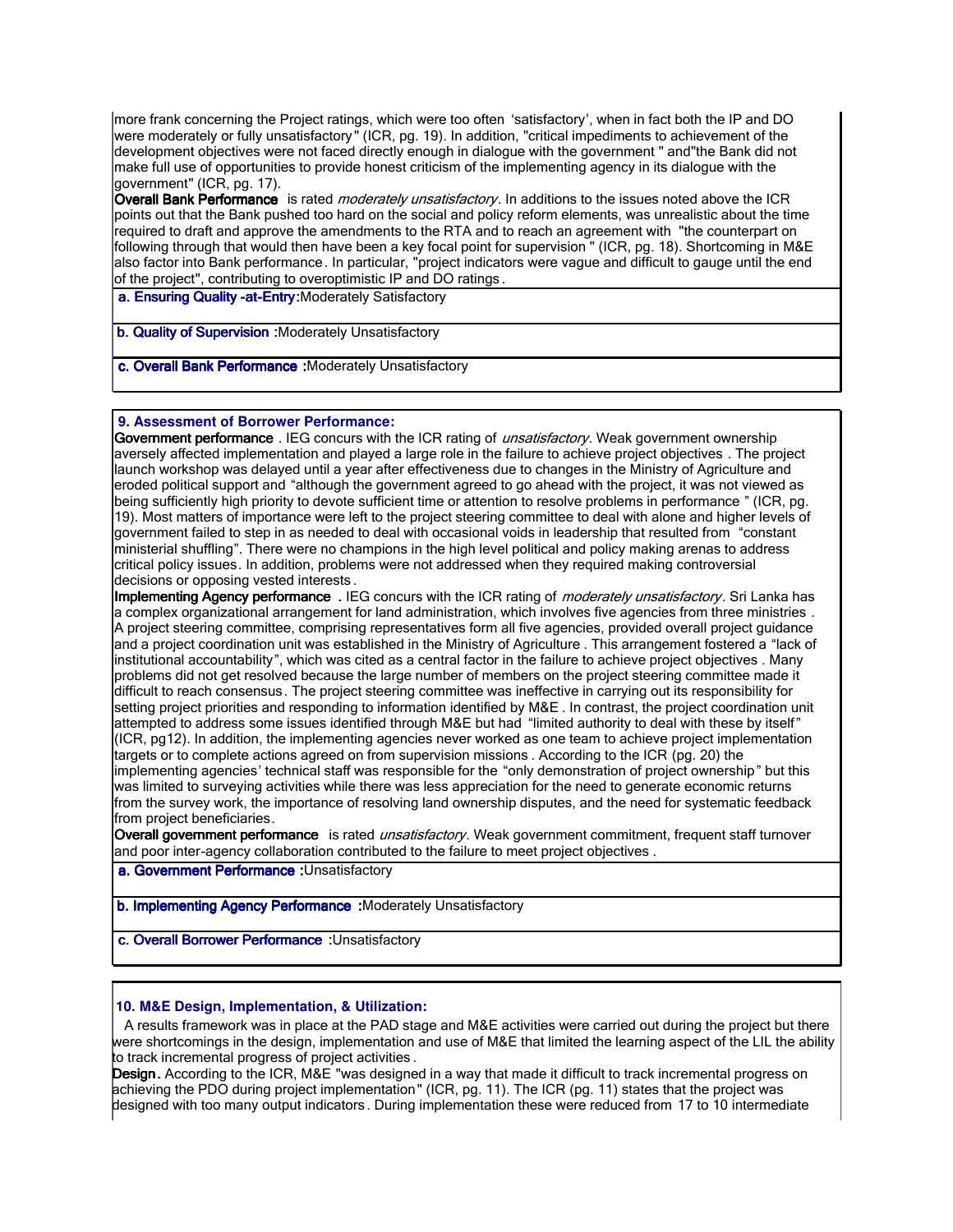butcome indicators. None the less the ICR attributes lengthy and unfocused supervision reports, in part, to too many indicators. The ICR (pg. 11) also notes that "PDO indicators were qualitative and sufficiently general that gauging their attainment or lack of attainment could not be done until the Project was drawing to a close . This contributed to a situation where the PDO rating remained 'satisfactory' until very late in the process ".

Implementation was mixed. According to the ICR (pg. 24), quarterly monitoring reports were maintained throughout project implementation but M&E focused on tracking inputs and processes rather than impact and participatory assessments and there was little progress carrying out underlying studies to inform the policy making process . The ICR implies that quality of information generated through M&E was problematic . "Quality of the information was impacted by a number of factors...those responsible for providing data from the field were under the authority of the various line ministries. The PCU has limited control over the quality of their work ...Qualitative assessments of progress were from time to time excessively optimistic or open to misinterpretation ..." (ICR, pg. 12). A number of social and economic assessments (including baseline and follow up studies ) were detailed in the Borrower's project implementation plan and were to contribute to the learning element of the LIL but this work was scaled back during implementation. The ICR reports that "some of the initial impact study and socio economic studies were done, but were not of high quality and added little value to project M&E and implementation ." (ICR, pg. 12).

#### Utilization .

According to the PAD (pg. 8) "as an integral part of this monitoring system, the project would include measures to facilitate understanding and use of monitoring and evaluation findings by policy makers and operational managers " but there is no evidence in the ICR to indicate that this occurred . The ICR (pg. 24) also notes that "the M&E program was not able to provide what was needed for designing a national roll -out program (cost-benefit analysis, establishment of baselines, etc.)".

a. M&E Quality Rating : Negligible

# **11. Other Issues (Safeguards, Fiduciary, Unintended Positive and Negative Impacts):**

The project did not trigger any Bank safeguards at PAD stage . The ICR does not report on any safeguard issues .

| 12. Ratings:                                  | <b>ICR</b>                                   | <b>IEG Review</b>            | <b>Reason for</b><br><b>Disagreement / Comments</b>                                                                                     |
|-----------------------------------------------|----------------------------------------------|------------------------------|-----------------------------------------------------------------------------------------------------------------------------------------|
|                                               | <b>Outcome: Moderately</b><br>Unsatisfactory | Unsatisfactory               | The Project did not achieve its PDO,<br>efficiency is questionable and M&E<br>negligible, limiting the learning aspects<br>of this LIL. |
| <b>Risk to Development   High</b><br>Outcome: |                                              | High                         |                                                                                                                                         |
| <b>Bank Performance: Moderately</b>           | Satisfactory                                 | Moderately<br>Unsatisfactory | There were a number of shortcomings<br>in quality at entry and supervision (see<br>section 8)                                           |
| <b>Borrower Performance: Unsatisfactory</b>   |                                              | Unsatisfactory               |                                                                                                                                         |
| <b>Quality of ICR:</b>                        |                                              | Satisfactory                 |                                                                                                                                         |

## NOTES:

- When insufficient information is provided by the Bank for IEG to arrive at a clear rating, IEG will downgrade the relevant ratings as warranted beginning July 1, 2006.

- The "Reason for Disagreement/Comments" column could cross-reference other sections of the ICR Review, as appropriate .

#### **13. Lessons:**

The key lessons from the ICR are:

- 1. If there are serious issues precluding movement to a full land titling and registration project, a LIL can not get around the lack of Government ownership.
- 2. It is important to provide full coverage of land parcels in a given territorial area where systematic titling is being carried out, including those with uncertain land rights . Strengthening the adjudication process to work out land right disputes is particularly important.
- 3. Regular and reliable feedback from intended beneficiaries and other stakeholders should be ensured to verify that objectives are in fact being achieved .